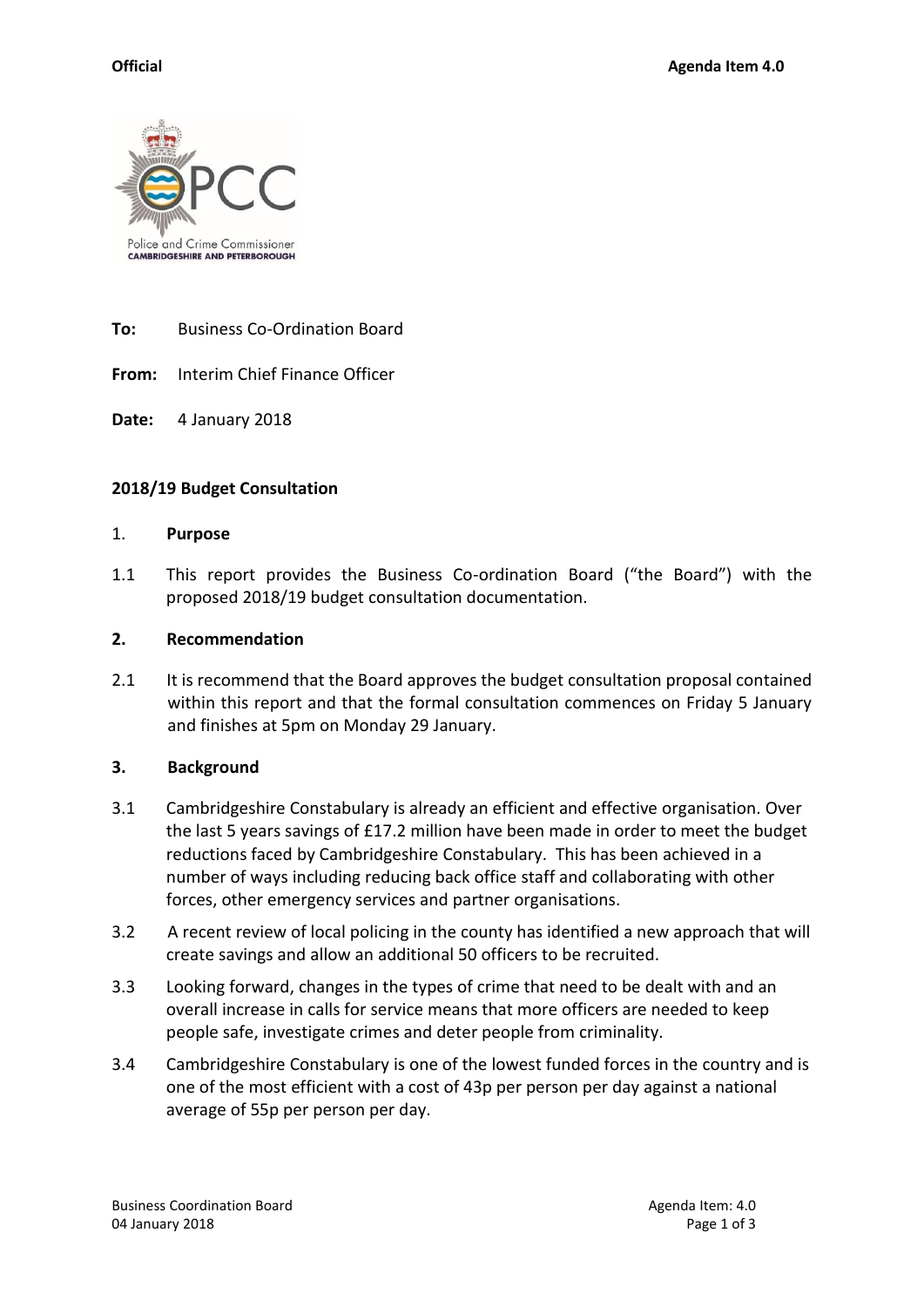# **4.0 Budget Consultation**

- 4.1 The draft financial settlement for 2018/19 was issued by the Home Office on the 19<sup>th</sup> December 2018. The settlement provided details of the proposed Police Grant for 2018/19 and allows Police and Crime Commissioners to increase their share of Council Tax by up to £12 per year (band D equivalent). Additionally, in order to help forces plan their finances more effectively for the future, the Home Office has signalled its intention to repeat the same settlement for 2019 to 2020, provided there is substantial progress from policing in delivering productivity and efficiency improvements.
- 4.2 As part of the budget consultation on Council Tax increases for 2018/19, the Commissioner wishes to present a number of options to the public, showing what these mean in relation to police numbers.
- 4.3 The starting point of these options is the pre-settlement planned increase of approximately £4.00 per annum (based on a Band D house). This would allow current officer numbers to be maintained. If no council tax increase was applied then there would be a risk to approximately 23 posts, or equivalent savings found from elsewhere, on already tight budgets. If an increase of £12 a year were applied then an increase of 55 new officers would be possible.
- 4.4 The proposed budget consultation questionnaire is attached as Appendix A.
- 4.5 The Medium Term Financial Strategy (MTFS) 2018/19 2021/22 and precept report will be brought to this Board when it meets on 16 January and will contain full details of how the ability to increase the Council Tax by £12 will impact the MTFS. However, the Commissioner is planning to increase Council Tax by the full £12 allowable.
- 4.6 The current draft MTFS is predicated on a 1.99% council tax rise which left a budget gap of between £10m and £14m. The provisional Police Grant settlement, which is a "stand still position", means this budget gap will be £10m. The additional council tax raised could be used to help bridge this budget gap.
- 4.7 The intention of the Commissioner is to give all of the additional money raised from the increased Council Tax (above the planned 1.99% increase) to the Chief Constable. This would allow him to resource the increase in demand more adequately and more effectively respond to what the public want through measures that would include the recruitment of additional Police Officers as well as permitting a review of the plans to reduce Police station opening hours. Whilst this will help ensure the resourcing needs of the Constabulary are being more adequately met it will however, still leave a budget gap, over the medium term, of approximately £10m, which will need to be met by the saving and efficiency plans that are already in place.